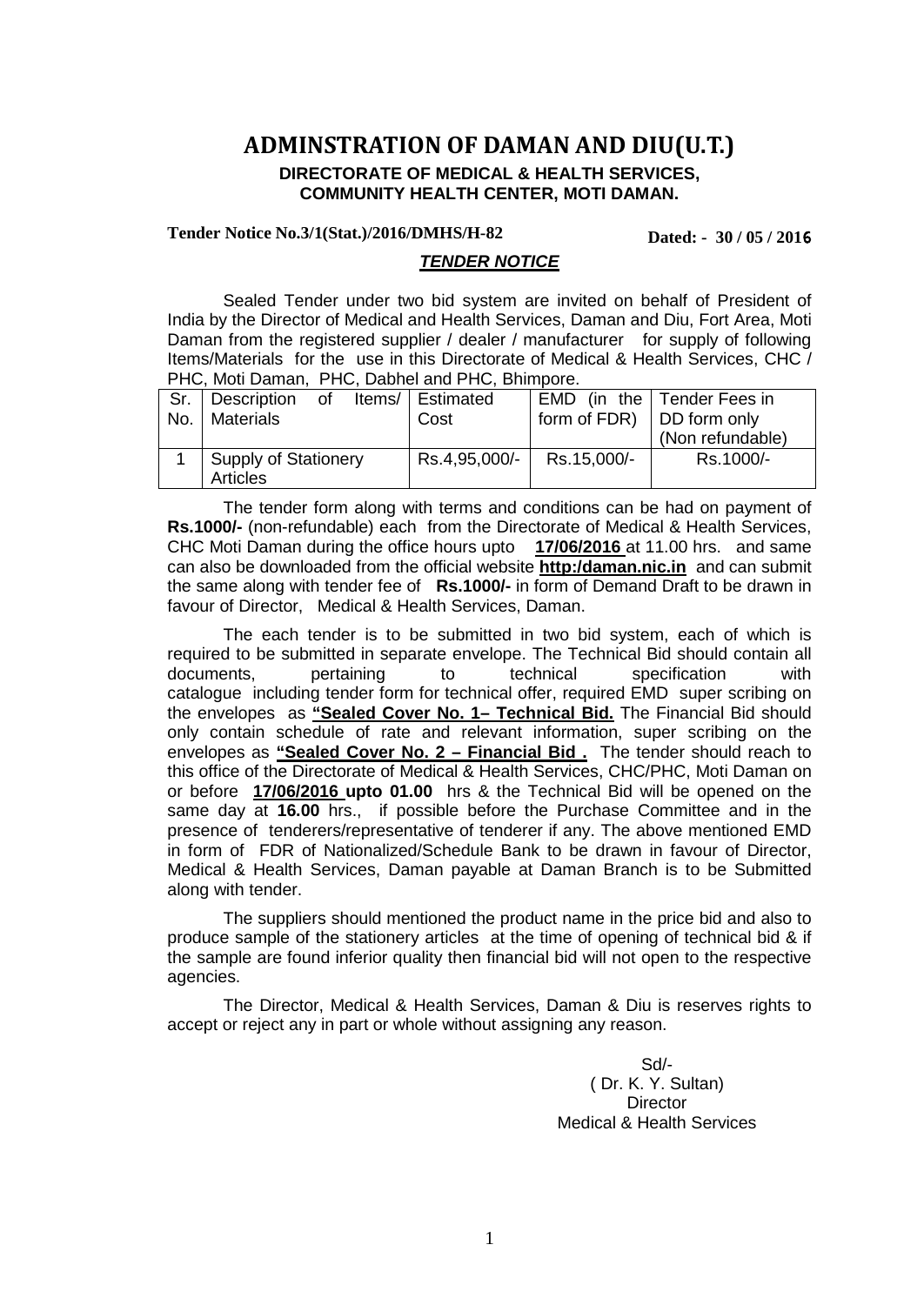## **DIRECTORATE OF MEDICAL & HEALTH SERVICES COMMUNITY HEALTH CENTRE CAMPUS, MOTI- DAMAN – 396220.**

# **TERMS AND CONDITIONS FOR SUPPLY OF STATIONERY ARTICLES**.

# **Tender Notice No.3/1(Stat.)/2016/DMHS/H-82 Dated: - 30 / 05 / 201**6

# **Instruction to Bidders :**

| 1.  | The rate(s) quoted should be strictly for free delivery at F.O.R. PHC/CHC, Moti                                                                              |  |  |  |  |
|-----|--------------------------------------------------------------------------------------------------------------------------------------------------------------|--|--|--|--|
|     | Daman and will be valid and operative for supply orders issued on or before                                                                                  |  |  |  |  |
|     | 31/03/2017 and should not be more than MRP.                                                                                                                  |  |  |  |  |
| 2.  | All Taxes/ Duties/ Royalties charges payable on sales/transport etc. within and                                                                              |  |  |  |  |
|     | / or outside the UT / State shall be payable by the supplier.                                                                                                |  |  |  |  |
| 3.  | Where specification / mark/ manufacture are not specifying by this office, the                                                                               |  |  |  |  |
|     | rates should be quoted only for the first class and standard quality only.                                                                                   |  |  |  |  |
| 4.  | The tenderer should specify the brand name of the stationery articles quoted by                                                                              |  |  |  |  |
|     | him along with sample & catalogue of the item to be submitted in the Technical                                                                               |  |  |  |  |
|     | bid.                                                                                                                                                         |  |  |  |  |
| 5.  | The decision of the Tender Inviting Officer acceptance/rejection of any                                                                                      |  |  |  |  |
|     | articles supplied including the decision for equivalent specifications, standard                                                                             |  |  |  |  |
|     | and quality etc. of articles shall be final.                                                                                                                 |  |  |  |  |
| 6.  | The successful tenderer will have to pay within 10 days from the date of<br>(a)                                                                              |  |  |  |  |
|     | demand, an amount equal to 10% of the total value of articles, that may                                                                                      |  |  |  |  |
|     | be order, as the amount of security deposit.                                                                                                                 |  |  |  |  |
|     | Non-receipt of Security Deposit within stipulated time limit will result in<br>(b)                                                                           |  |  |  |  |
|     | automatic cancellation of the order for supply without any intimation.<br>However in case if any articles are received for which the Security Deposit<br>(c) |  |  |  |  |
|     | may not have been deposited, the full Security Deposit as may be due                                                                                         |  |  |  |  |
|     | from the supplier will be recovered from the bills for such articles.                                                                                        |  |  |  |  |
| 7.  | The amount of Earnest Money paid by the successful Tenderer(s) will be                                                                                       |  |  |  |  |
|     | adjusted against the amount of Security Deposit to be paid by the successful                                                                                 |  |  |  |  |
|     | tenderer(s) as per condition No. 6 above.                                                                                                                    |  |  |  |  |
| 8.  | The tender should be neatly typed or hand written only on list provided by this                                                                              |  |  |  |  |
|     | department / letterhead carry the name of supplier and the signature of the                                                                                  |  |  |  |  |
|     | tenderer with rubber stamp & seal of agency firm. No overwriting, correction or                                                                              |  |  |  |  |
|     | erasure will be considered.                                                                                                                                  |  |  |  |  |
| 9.  | All bills should be in TRIPLICATE and should invariably mention the number                                                                                   |  |  |  |  |
|     | and date of supply order.                                                                                                                                    |  |  |  |  |
| 10. | 5000/- should be pre-receipted on a Revenue<br>All bills for amount above                                                                                    |  |  |  |  |
|     | Stamp of Rs. 1/-. Bills for amount exceeding<br>5000/- not pre-receipted will                                                                                |  |  |  |  |
|     | not be accepted for payment.                                                                                                                                 |  |  |  |  |
| 11. | Each bill in which Sales Tax/Vat is charged must contain the following                                                                                       |  |  |  |  |
|     | certificate on the body of the bill.                                                                                                                         |  |  |  |  |
|     | "CERTIFIED that the goods on which Sales Tax/VAT has been charged                                                                                            |  |  |  |  |
|     | have not been exempted under the VAT/ Central Sale Tax Act or the Rules                                                                                      |  |  |  |  |
|     | made there under and the amount charged on account of VAT/Sales Tax on                                                                                       |  |  |  |  |
|     | these goods is not more than what is payable under the provisions of relevant                                                                                |  |  |  |  |
|     | Act or Rules made there under".                                                                                                                              |  |  |  |  |
| 12. | The tender will be accepted during working hours up to 17/06/2016 at 01.00                                                                                   |  |  |  |  |
|     | hrs. and opened on same day at 16.00 hrs. if possible in the office of the                                                                                   |  |  |  |  |
|     | Director, Medical & Health Services, Community Health Center, Moti Daman                                                                                     |  |  |  |  |
|     | in the presence of the Purchase Committee and tenderer(s) or their                                                                                           |  |  |  |  |
|     | representative(s) if present.                                                                                                                                |  |  |  |  |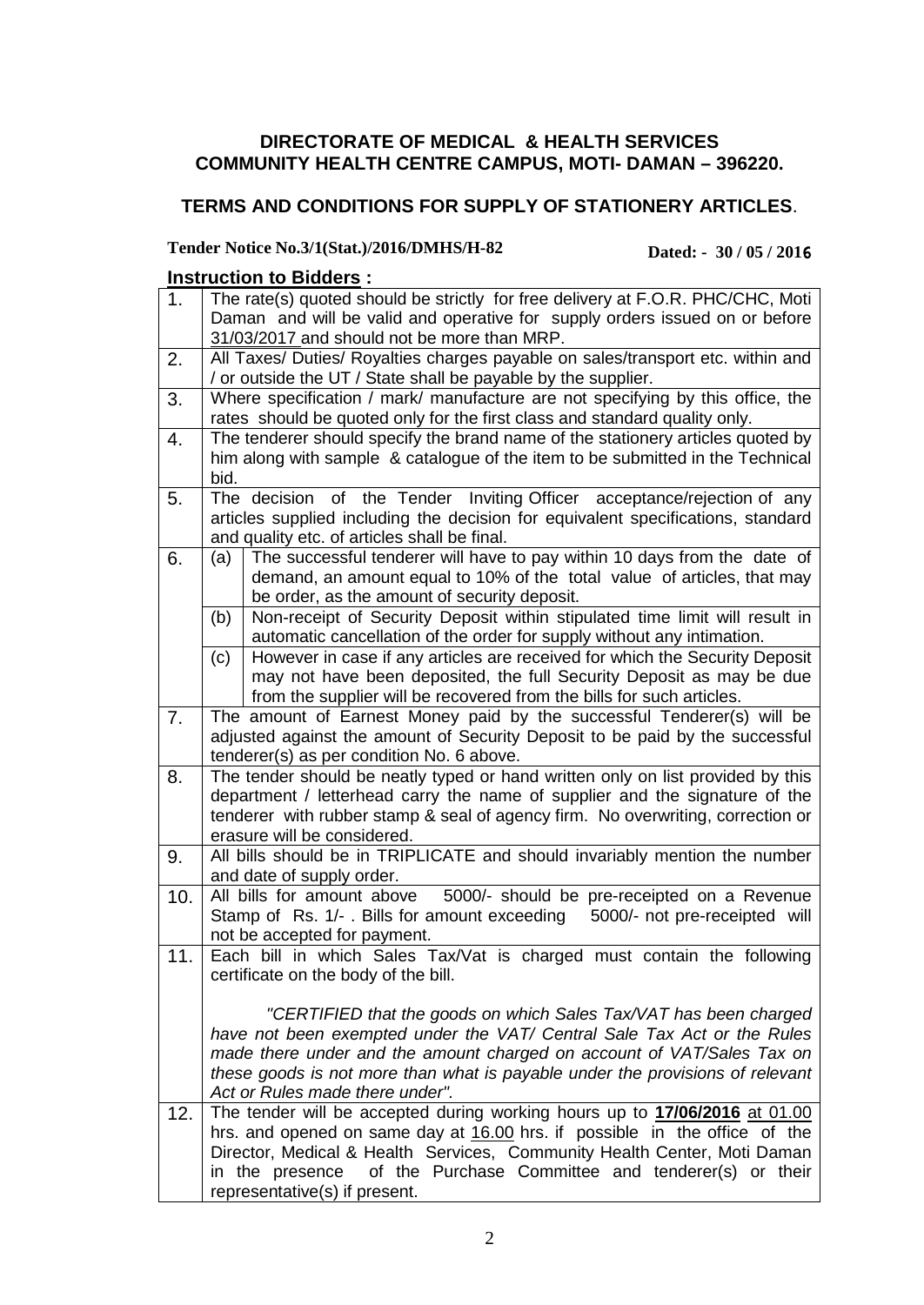| 13.1 | The Tenders will be opened by the Tender Opening Committee in presence of<br>Tenderers or their representatives, if any present in the Office of the Tender<br>Inviting Officer.                                                                                                                              |
|------|---------------------------------------------------------------------------------------------------------------------------------------------------------------------------------------------------------------------------------------------------------------------------------------------------------------|
| 14.  | The right to accept or reject without assigning any reasons or all tenders in part<br>or whole is reserved with the Tender Inviting Officer and his decision(s) on all<br>matters relating to acceptance or rejection of the tenders as a whole or in part<br>will be final and binding to all.               |
| 15.  | If the tenderer whose tender is accepted, fails to execute the supply order<br>within stipulated time the Earnest Money Deposit of such tenders will stand<br>the Government.<br>forfeited to                                                                                                                 |
| 16.  | In case, the supplier does not execute the supply order placed with him, the<br>EMD of the supplier will be forfeited to the Government and the contract for the<br>supply shall terminated with no further liabilities on either party to the contract.                                                      |
| 17.  | No separate agreement will be required to be signed by the successful<br>tender(s) for the purpose of this contract for supply. Rates tendered/offered in<br>response to the concerned Tender Notice shall be considered as acceptance of<br>all above terms and conditions for supply for all legal purpose. |

# **Condition of contract**

| 1. | The rates should be quoted in the prescribed form given by the department.<br>The rates quoted should be inclusive of all taxes, duties, surcharges, cess,<br>freight, loading, unloading, insurance, road permits, packing, (VAT and other<br>taxes if applicable) as applicable. No extra taxes will be given.                                                                                                                                                                                         |
|----|----------------------------------------------------------------------------------------------------------------------------------------------------------------------------------------------------------------------------------------------------------------------------------------------------------------------------------------------------------------------------------------------------------------------------------------------------------------------------------------------------------|
| 2. | Orders once placed should be delivered within the given time period and<br>item should be door delivered.                                                                                                                                                                                                                                                                                                                                                                                                |
| 3. | No extra charge for packing, forwarding and insurance etc. will be paid on the<br>rates quoted.                                                                                                                                                                                                                                                                                                                                                                                                          |
| 4. | The rates should be quoted only for the items specifies in the list of<br>requirement and should be for the items of given special mark/manufacture<br>only would be considered.                                                                                                                                                                                                                                                                                                                         |
| 5. | required specification / mark /<br>Rates quoted for items other than<br>the<br>manufacture will not be considered.                                                                                                                                                                                                                                                                                                                                                                                       |
| 6. | The amount of Earnest Money paid by the tenderer(s) whose tenders are not<br>accepted will be refunded to them by cheque or Demand Draft (as may be<br>convenient to the Tender Inviting Officer if the amount is above Rs. 200/-)<br>drawn on an branch of State of India or its subsidiary Schedule Bank. Where<br>this mode of payment is not possible the amount will be refunded at the cost of<br>the tenderer.                                                                                    |
| 7. | Only on satisfactory completion of the supply order for and on payment of all<br>bills of the supplier, as to be admitted for payment, the amount of Security<br>Deposit/Earnest Money will be refunded after expiry of guarantee/warranty<br>period, if any, or any such date/period as may be mutually agreed upon.                                                                                                                                                                                    |
| 8. | The tender inviting officer will consider extension of time for remitting the<br>Security Deposit as demanded. However, in case of denial to consider such<br>extension the supplier is bound to abide by the limit given and liable to make<br>good any loss to the Government on account of his failure to abide by the time<br>limit.                                                                                                                                                                 |
| 9. | The supplies of STATIONERTY ARTICLES of inferior quality sub-standard or<br>of different specifications, content, brand, manufacturer etc. other than that<br>ordered specified and/or incomplete or broken articles will not be accepted. The<br>supplier has to replace the same at his own cost and risk. Intimation of non-<br>acceptance of any stores, stationery items will be sent to the supplier within 10<br>days from the date of receipt of the stores and the same will be returned to the |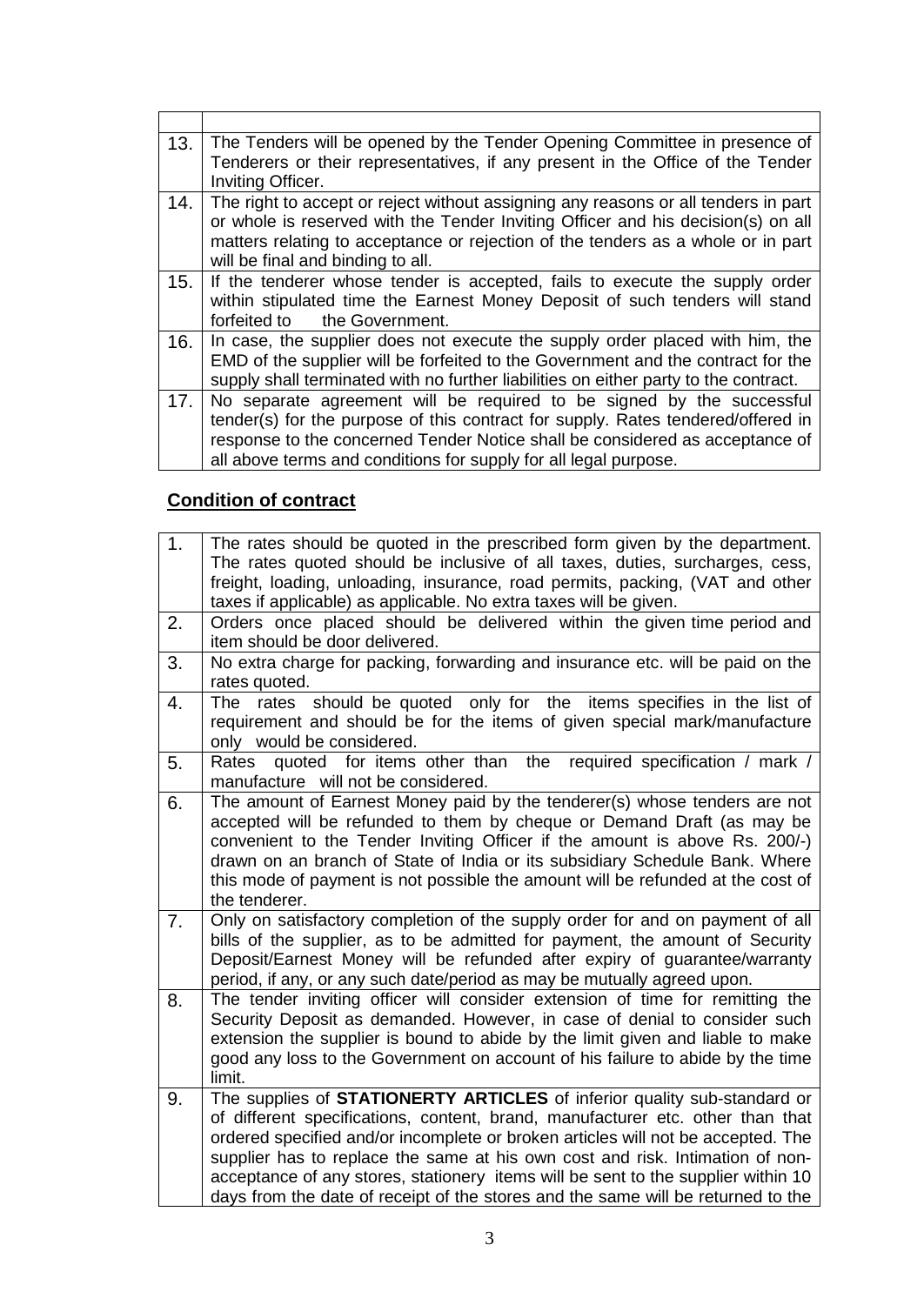|     | supplier at his own cost and risk, if he so desires and intimates accordingly<br>within 15 days from the date of dispatch of intimation of the non-acceptance.<br>However, if no communication is received within15 days from the date of<br>communication the tender Inviting Officer will not be responsible for any<br>damage, loss etc. of such rejected articles.                                                                                                                                                                                                                                                                                                                                                                                                                                                              |
|-----|-------------------------------------------------------------------------------------------------------------------------------------------------------------------------------------------------------------------------------------------------------------------------------------------------------------------------------------------------------------------------------------------------------------------------------------------------------------------------------------------------------------------------------------------------------------------------------------------------------------------------------------------------------------------------------------------------------------------------------------------------------------------------------------------------------------------------------------|
| 10. | In case of failure to replace the accepted and rejected articles from supplies<br>made, as mentioned in the conditions, the loss undergone by the Government<br>will be recovered from the suppliers Security Deposit/Earnest Money or<br>payment due of any bill(s) to the extent required.                                                                                                                                                                                                                                                                                                                                                                                                                                                                                                                                        |
| 11. | In case of failure to supply the <b>STATIONERTY ARTICLES</b> ordered for, as per<br>conditions and within the stipulated time, the same articles will be obtained<br>from the tenderer who offered next higher rates or from any other sources, as<br>may be decided by the tender inviting Officer and the loss to the Government<br>on account of such purchases(s) shall be recovered from the former suppliers<br>Security Deposit/Earnest Money or bills payable. The suppliers shall have no<br>any right to dispute with such procedure.                                                                                                                                                                                                                                                                                     |
| 12. | Extension of time limit for supplies shall be consider by the Tender Inviting<br>Officer. The extension so granted may be with levy of compensation for delay<br>in execution of supply order up to 5% of the cost of supplies ordered for at the<br>discretion of the authority competent to grant extension of time limit provided<br>such request is made well in time, depending upon the circumstances and<br>such decision in the matter will be final.                                                                                                                                                                                                                                                                                                                                                                       |
| 13. | Demurrage charges paid by the Tender Inviting Officer on account of delayed<br>receipt of dispatch documents intimation will be recovered from the bills<br>payable to the supplier.                                                                                                                                                                                                                                                                                                                                                                                                                                                                                                                                                                                                                                                |
| 14. | If at any time after the order for supply of Machinery/stores/equipment the<br>Tender Inviting Officer shall for any reason whatsoever not require the whole or<br>part of the quantity thereof as specified in the order the tender Inviting Officer<br>shall give notice in writing of the fact to the supplier(s) who shall have no<br>claim to any payment of compensation what so ever on account of any profit or<br>advantage which the supplier(s) might have derived from the supply of articles<br>in full, but which did not derive in consequence of the full quantity of articles<br>not having been purchased, nor shall have any claim for compensation by<br>reasons of any alterations having been made in the original instructions<br>which shall invoice any curtailment of the supply originally contemplated. |
| 15. | The Earnest Money(s)/Security Deposit(s) paid by the tender(s) earlier against<br>any tender(s) or supply order(s) is/are not adjustable with Earnest Money or<br>Security Deposit required by these conditions,                                                                                                                                                                                                                                                                                                                                                                                                                                                                                                                                                                                                                    |
| 16. | The tenders/offers received do not confirm with the terms and conditions of this<br>office will be summarily rejected. If any firm desires to consider exemption from<br>payment of Earnest Money Deposit, certified copies of its Registration with<br>D.G.S. & D. should be attached to their tenders.                                                                                                                                                                                                                                                                                                                                                                                                                                                                                                                            |
| 17. | The items as mentioned in the list are the approximate estimates invited and<br>actual purchase may more or less. Accordingly the successful tenderer has no<br>right for any loss/damages with reference to approximate requirement shown in<br>tender and actual requirement.                                                                                                                                                                                                                                                                                                                                                                                                                                                                                                                                                     |
| 18. | Supplier may ensure the goods at his own cost to safeguard the delivery of<br>such goods dispatched by him to the consignee, the department will not be<br>responsible for the damage or pilferage of goods during transit.                                                                                                                                                                                                                                                                                                                                                                                                                                                                                                                                                                                                         |
| 19. | The tenderer should attached copies of certificate of experience in the field of<br>supply of stationery articles, valid license, proof of fulfilling the norms of<br>ISI/ISO/WHO/GMP specification if any, copy of dealership letter, license for<br>import, PAN No., Catalog of the item quoted etc. with his/their tender. It may<br>please be noted that the tender received without document referred above shall<br>not be considered.                                                                                                                                                                                                                                                                                                                                                                                        |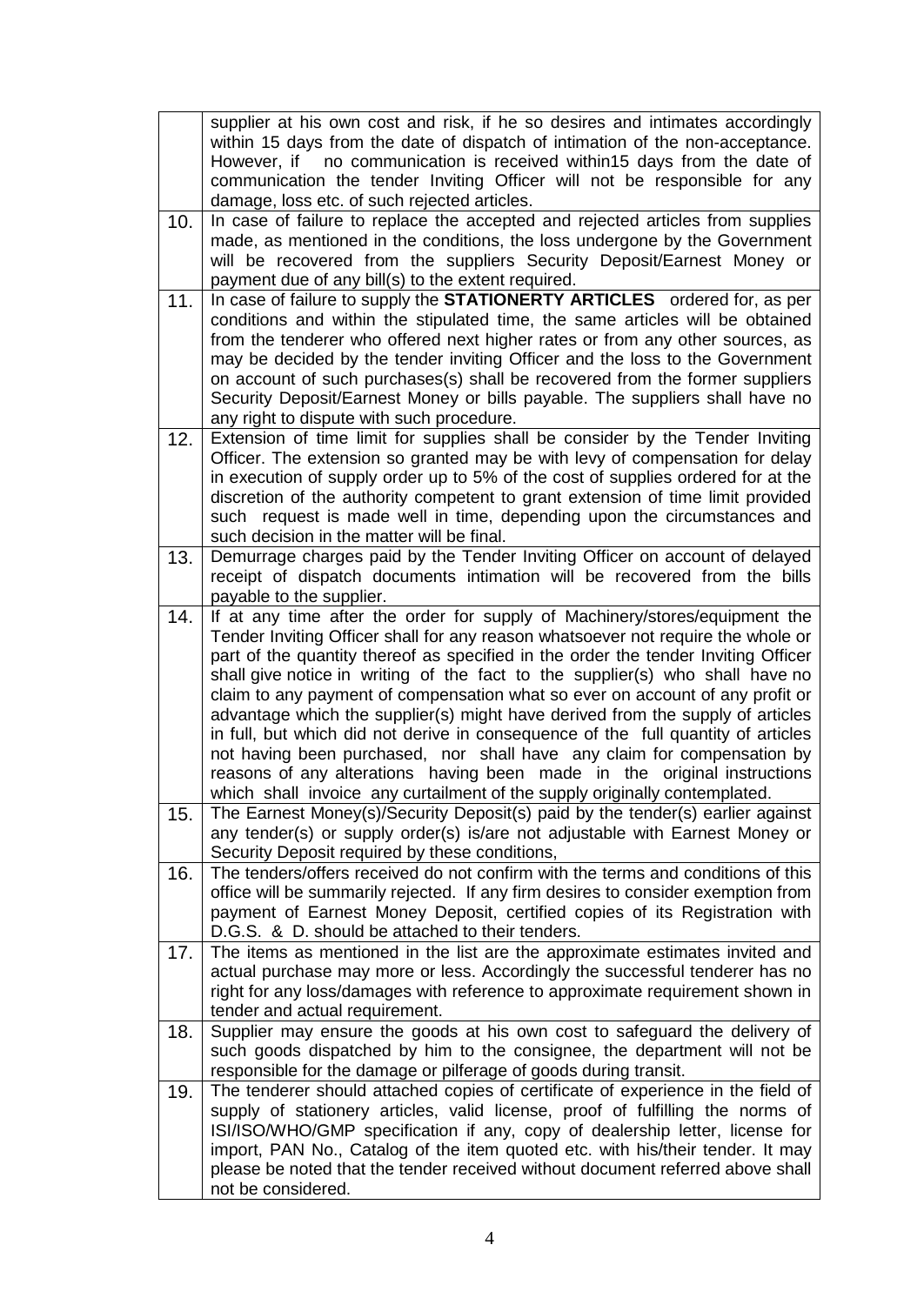| 20. | Rates should be quoted in the forms issued from the department and as per the<br>requirement asked for.                                                                                                                                                                                                                                                                               |
|-----|---------------------------------------------------------------------------------------------------------------------------------------------------------------------------------------------------------------------------------------------------------------------------------------------------------------------------------------------------------------------------------------|
| 21. | Rates quoted are for PHC/CHC, Moti Daman.                                                                                                                                                                                                                                                                                                                                             |
| 22. | Tenderer should enclose along with tender an amount of Rs.15,000/- as<br>Earnest Money Deposit in form of Fixed Deposit Receipt of any Nationalized<br>Scheduled Bank payable at Daman in favour of Director, Medical & Health<br>Services, Daman. The EMD Submitted other than Form mentioned above will<br>not be accepted. Tender received without EMD will be summarily rejected. |
| 23. | The tender should furnish declaration regarding Blacklisting/Debarring to<br>participate in the Government tender on the letter head. If the information<br>provided found false the tender will be rejected and EMD shall be forfeited.                                                                                                                                              |
| 24. | The Tenders will be opened by the Purchase Committee in presence of<br>Tenderers or their representatives, if any present in the Office of the Tender<br>Inviting Officer.                                                                                                                                                                                                            |
| 25. | Supply quantity of the stationery articles will be given as per day to day<br>requirement and successful supplier shall visit once in a week in order to collect<br>the supply order.                                                                                                                                                                                                 |
| 26. | The tendered quantity is tentative and the actual purchase can be 20% less or<br>more than the quantity put to tender for all items and the tenderer is bond to<br>supply such requirement without any demur.                                                                                                                                                                         |
| 27. | The tendering firm must be registered with the Sales Tax / VAT department<br>and a copy of their registration under the Sales Tax / VAT bearing the TIN<br>Number be provided.                                                                                                                                                                                                        |
| 28. | The terms and conditions dully accepted and signed by the tenderer should<br>attached with the Technical Bid.                                                                                                                                                                                                                                                                         |

Sd/-

Signature & Designation of Tender Inviting Officer

(Dr. K. Y. Sultan) **Director** Medical & Health Services

The above terms and conditions are accepted and are binding to me/us.

| Place: | Signature of Tenderer & status         |
|--------|----------------------------------------|
| Dated: | Name of Tenderer with seal of the firm |

NOTE:-Please return one copy of these terms and conditions dully sign with seal of firm along with the tender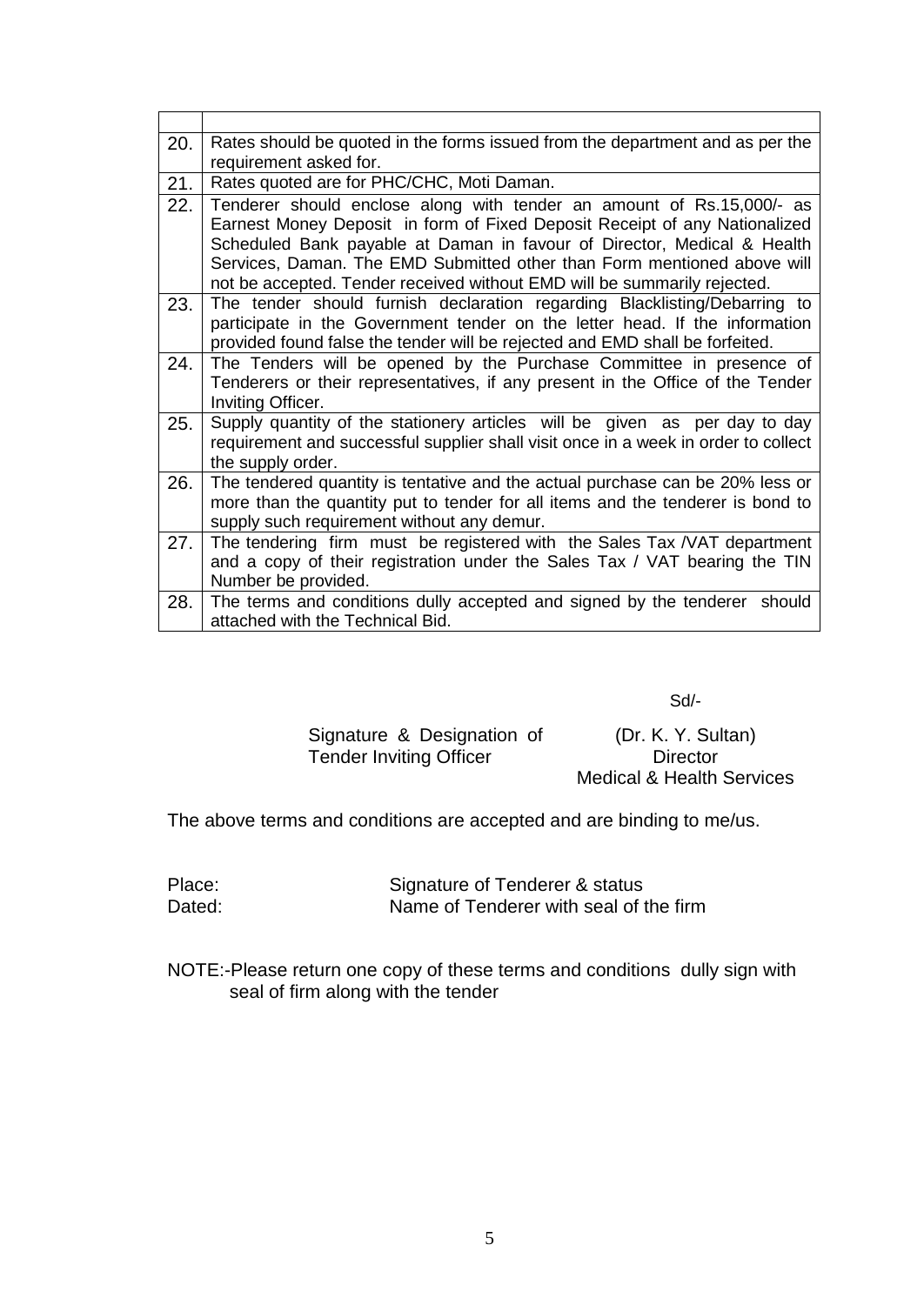### ADMINSTRATION OF DAMAN AND DIU(U.T.) **DIRECTORATE OF MEDICAL & HEALTH SERVICES, COMMUNITY HEALTH CENTER, MOTI DAMAN.**

#### **FINANCIAL BID**

## SCHEDULE OF REQUIREMENTS, SPECIFICATIONS AND ALLIED TECHNICAL DETAILS ;

#### **STATIONERY MATERIALS** TO BE PURCHASED FOR THE YEAR 2016-17 FOR PHC/CHC/MOTI DAMAN

#### PLEASE MENTION OFFERED COMPANY FOR THE ITEMS AS MENTIONED BELOW AND DULY SIGNED

| Sr.                      | Name of items                                                   | Unit                                     | Product | Rate |
|--------------------------|-----------------------------------------------------------------|------------------------------------------|---------|------|
| No                       |                                                                 |                                          | name    |      |
| $\mathbf{1}$             | A-3 Size white Xerox/Computer<br>Paper 75 gsm (500 sheet/pkt.)  | 1 Ream                                   |         |      |
| $\overline{2}$           | F/s Size white Xerox/Computer<br>paper 75 gsm (500 sheet/pkt)   | 1 Ream                                   |         |      |
| 3                        | A-4 Size white Xerox/Computer<br>Paper 75 gsm (500 sheet/pkt.)  | 1 Ream                                   |         |      |
| $\overline{\mathcal{A}}$ | Clip file (plastic coated)                                      | Per Dozen                                |         |      |
| $\overline{5}$           | Spring file (canvas)                                            | Per Dozen                                |         |      |
| $\overline{6}$           | Box file Big size (steel slip)                                  | Per Dozen                                |         |      |
| $\overline{7}$           | Cover file                                                      | Per Dozen                                |         |      |
| 8                        | White thread for file (cotton)                                  | Per Bundle                               |         |      |
| 9                        | Red/Green Thread for noting<br>sheets                           | Per Bundle                               |         |      |
| 10                       | Punching machine - medium -<br>500                              | Per No.                                  |         |      |
| 11                       | Stapler Machine - No.HD-10D                                     | Per No.                                  |         |      |
| 12                       | Stapler machine - No.HP-45                                      | Per No.                                  |         |      |
| 13                       | Stapler Pin No. 10 (20x50)                                      | per Box                                  |         |      |
| 14                       | Stapler Pin No. 24/6 (20x50)                                    | Per Box                                  |         |      |
| 15                       | Noting sheet thick quality                                      | 1 Ream                                   |         |      |
| 16                       | White ink pen                                                   | Per No.                                  |         |      |
| 17                       | Permanent<br>Marker<br>(CD)<br>pen<br>Writter) (Blue/Black/Red) | Per No.                                  |         |      |
| 18                       | Sketch pen                                                      | Per Pkt.                                 |         |      |
| 19                       | Highlighter Marker pen (Yellow<br>colour)                       | Per Pkt. Of<br>05 pen in<br>yellow colur |         |      |
| 20                       | Gum bottle 700 Ml.                                              | Per No.                                  |         |      |
| 21                       | Pin holder                                                      | Per No                                   |         |      |
| 22                       | Writing pad 50 Pages                                            | Per No.                                  |         |      |
| 23                       | Fevi Stick (Glue stick) 22 G.                                   | Per No.                                  |         |      |
| 24                       | T pin                                                           | Per Box                                  |         |      |
| 25                       | (20 Pkt in 1 box) Plastic<br>$U$ pin                            | Per Pkt. Of                              |         |      |
|                          | coated                                                          | 10 small pkt                             |         |      |
|                          |                                                                 | in one box                               |         |      |
| 26                       | File binder 2 Flapp                                             | Per No.                                  |         |      |
| 27                       | File binder 4 flap                                              | Per No.                                  |         |      |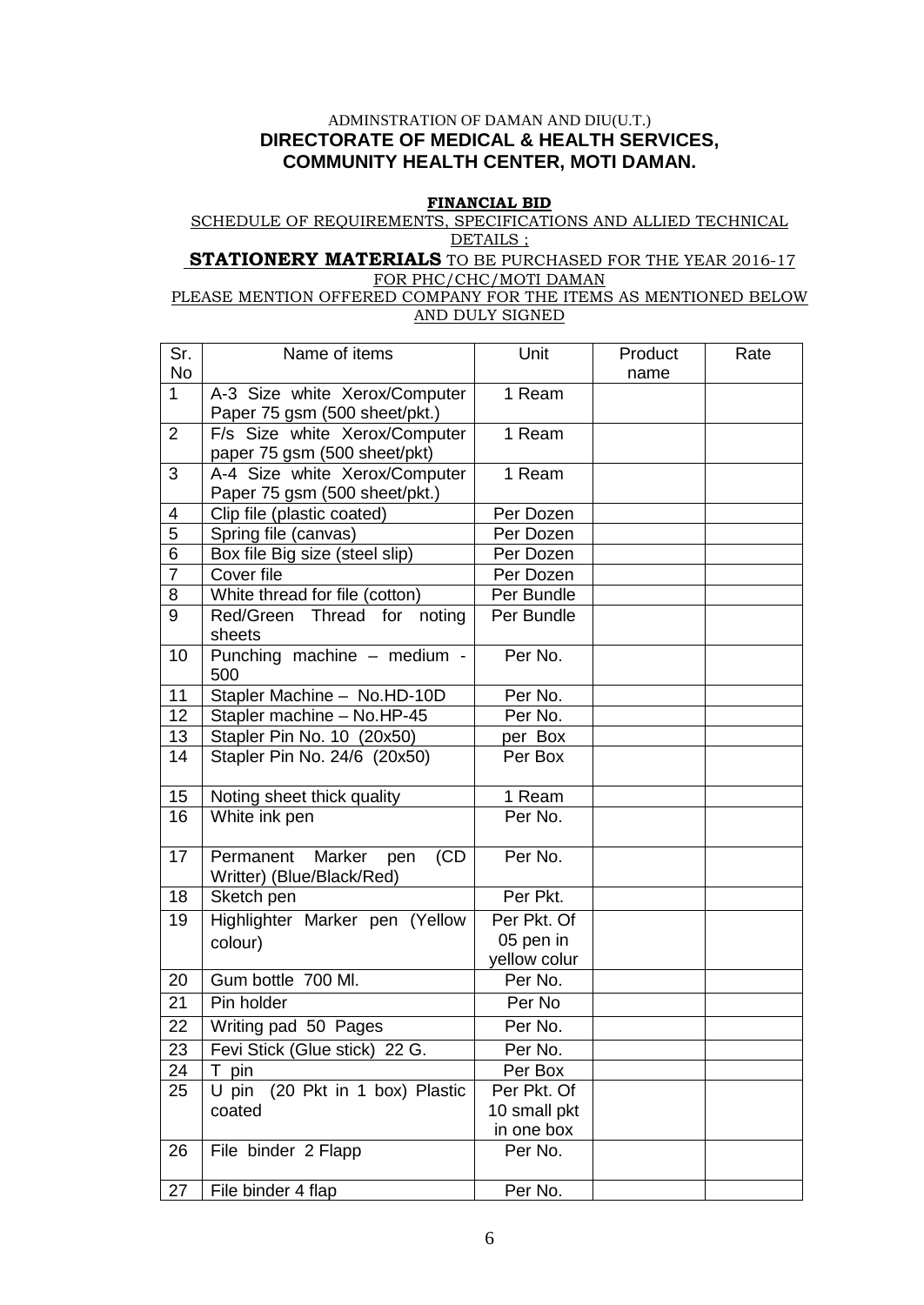| 28 | Ruler / Scale 12 Inch. (steel)     | Per No.      |  |
|----|------------------------------------|--------------|--|
| 29 | 1 Q Register lager paper           | Per No.      |  |
| 30 | 2 Q Register lager paper           | Per No.      |  |
| 31 | 3 Q Register lager paper           | Per No.      |  |
| 32 | 4 Q Register lager paper           | Per No.      |  |
| 33 | 5 Q Register lager paper           | Per No.      |  |
| 34 | 6 Q Register lager paper           | Per No.      |  |
| 35 | 8 Q Register lager paper           | Per No.      |  |
| 36 | Pencil (10 x 1 Pic/Box)            | Per Box      |  |
| 37 | Eraser (1x20 Pic/pkt)              | Per No. box  |  |
|    | Big size                           | of 10 eraser |  |
| 38 | Stamp pad 110 mm x 69 mm           | Per No.      |  |
| 39 | <b>Ball pen</b>                    | Per No. pkt. |  |
|    |                                    | of 10 nos.   |  |
| 40 | Colour flag (4 colour size 1"x4"   | Per Pkt.     |  |
|    | $(4x100$ sheets)                   |              |  |
| 41 | Stamp pad ink Blue and black       | Per No.      |  |
| 42 | Envelopes size : 7"x5"<br>white    | Per 100      |  |
|    | (cotton with plastic coated)       |              |  |
| 43 | white<br>Envelopes size : 9"x4"    | Per 100      |  |
|    | (cotton with plastic coated)       |              |  |
| 44 | Envelopes size: 11"x5"<br>white    | Per 100      |  |
|    | (cotton with plastic coated)       |              |  |
| 45 | Envelopes cotton with Plastic      | Per 100      |  |
|    | coated 12"x9"                      |              |  |
| 46 | Envelopes cotton with Plastic      | Per 100      |  |
|    | coated 12"x16"                     |              |  |
| 47 | Envelopes cotton with Plastic      | Per 100      |  |
|    | coated 101/2" x 9"                 |              |  |
| 48 | Envelopes file<br>(plastic<br>size | Per 100.     |  |
|    | coated)                            |              |  |
| 49 | Fevicol 200 gm tube                | Per Tube     |  |
| 50 | Pencil Carbon paper Blue           | Per Box      |  |

Place: Signature of Tenderer& status Dated: Dated: Name of Tenderer with seal of the firm

NOTE : The tenderer should specify the brand name of the stationery articles quoted by him along with sample and catalogue at the time of opening of technical bid.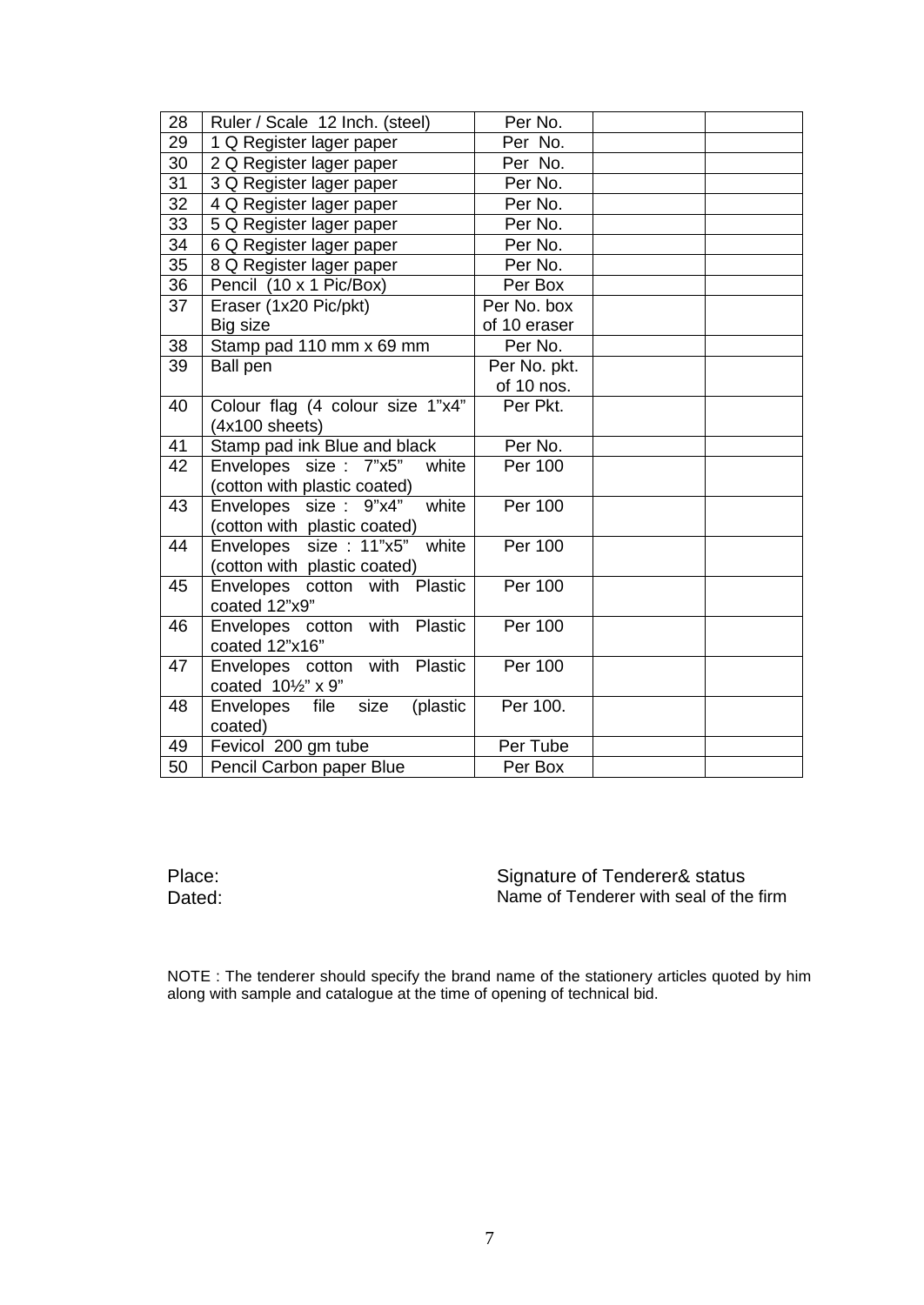## **ADMINSTRATION OF DAMAN AND DIU(U.T.) DIRECTORATE OF MEDICAL & HEALTH SERVICES, COMMUNITY HEALTH CENTER, MOTI DAMAN.**

#### **TECHNICAL BID**

#### SCHEDULE OF REQUIREMENTS, SPECIFICATIONS AND ALLIED TECHNICAL DETAILS ; **STATIONERY MATERIALS** TO BE PURCHASED FOR THE YEAR 2016-17 FOR PHC/CHC/MOTI DAMAN PLEASE MENTION OFFERED COMPANY FOR THE ITEMS AS MENTIONED BELOW AND DULY SIGNED

| Sr.            | Name of items                                             | Required Mfg.                      | Unit          | Product |
|----------------|-----------------------------------------------------------|------------------------------------|---------------|---------|
| <b>No</b>      |                                                           | Companies.                         |               | name    |
| $\mathbf{1}$   | white<br><b>Size</b><br>$A-3$                             | Bilt, Modi, H.P., J.K.             | 1 Ream        |         |
|                | Xerox/Computer<br>Paper                                   | <b>Copies or Equivalent</b>        |               |         |
|                | 75 gsm (500 sheet/pkt.)                                   |                                    |               |         |
| $\overline{2}$ | F/s<br><b>Size</b><br>white                               | Bilt, Modi, H.P., J.K.             | 1 Ream        |         |
|                | Xerox/Computer<br>paper                                   | Copies or Equivalent               |               |         |
| 3              | 75 gsm (500 sheet/pkt)<br><b>Size</b><br>white<br>$A - 4$ | quality.<br>Bilt, Modi, H.P., J.K. | 1 Ream        |         |
|                | Xerox/Computer Paper                                      | Copies or Equivalent               |               |         |
|                | 75 gsm (500 sheet/pkt.)                                   | quality.                           |               |         |
| 4              | Clip file (plastic coated)                                | Standard company                   | Per Dozen     |         |
| $\overline{5}$ | Spring file (canvas)                                      | Standard company                   | Per Dozen     |         |
| 6              | Box file Big size (steel                                  | Apsara, Dilip, Vikas,              | Per Dozen     |         |
|                | slip)                                                     | Anupam or Equivalent               |               |         |
| $\overline{7}$ | Cover file                                                | Standard company                   | Per Dozen     |         |
| $\overline{8}$ | White thread for<br>file                                  | Standard company                   | Per           |         |
|                | (cotton)                                                  |                                    | <b>Bundle</b> |         |
| 9              | Red/Green Thread for                                      | Standard company                   | Per           |         |
|                | noting sheets                                             |                                    | <b>Bundle</b> |         |
| 10             | machine<br>Punching<br>$\qquad \qquad -$<br>medium - 500  | Kangaro,<br>Classic, Max, Munix or | Per No.       |         |
|                |                                                           | Equivalent                         |               |         |
| 11             | Stapler<br>Machine                                        | Classic,<br>Kangaro,               | Per No.       |         |
|                | No.HD-10D                                                 | Max,<br>Munix<br><b>or</b>         |               |         |
|                |                                                           | Equivalent                         |               |         |
| 12             | machine<br>Stapler                                        | Classic,<br>Kangaro,               | Per No.       |         |
|                | <b>No.HP-45</b>                                           | Munix<br>Max,<br>or                |               |         |
|                |                                                           | Equvalent                          |               |         |
| 13             | <b>Stapler</b><br>No.<br>Pin<br>10                        | Standard company                   | per Box       |         |
| 14             | (20x50)<br>Stapler Pin No. 24/6                           | Standard company                   | Per Box       |         |
|                | (20x50)                                                   |                                    |               |         |
| 15             | sheet<br>thick<br>Noting                                  | Standard company                   | 1 Ream        |         |
|                | quality                                                   |                                    |               |         |
| 16             | White ink pen                                             | Standard company                   | Per No.       |         |
|                |                                                           |                                    |               |         |
| 17             | Permanent Marker pen                                      | Camlin, Luxor, Sticks,             | Per No.       |         |
|                | Writter)<br>(CD)                                          | Kores or Equivalent                |               |         |
|                | (Blue/Black/Red)                                          |                                    | Per Pkt.      |         |
| 18             | Sketch pen                                                | Standard company                   |               |         |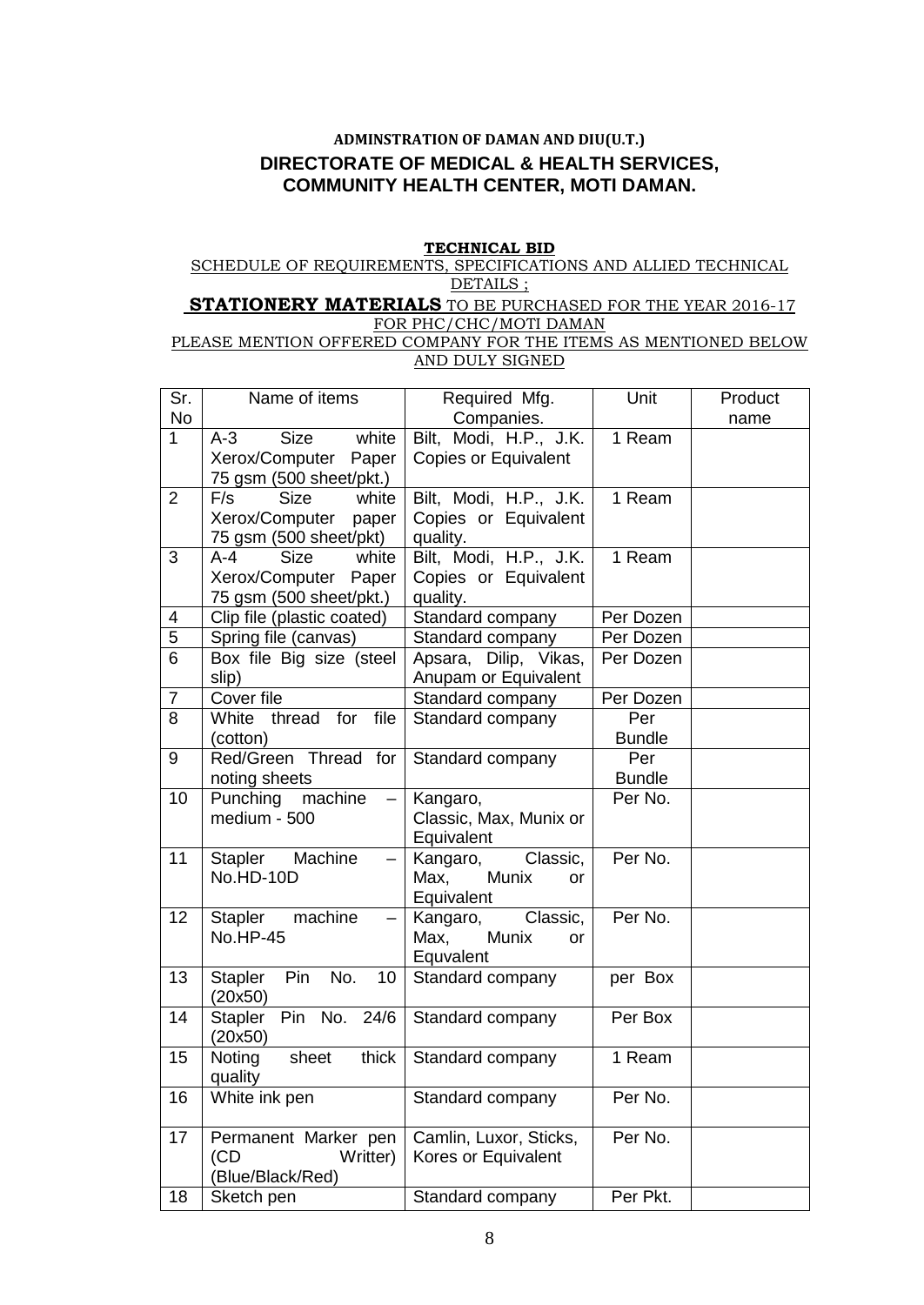| 19 | Highlighter Marker pen          | Standard company                | Per Pkt. of        |  |
|----|---------------------------------|---------------------------------|--------------------|--|
|    | (Yellow colour)                 |                                 | 05 pen in          |  |
|    |                                 |                                 | yellow             |  |
|    |                                 |                                 | colour             |  |
| 20 | Gum bottle 700 Ml.              | Standard quality /              | Per No.            |  |
|    |                                 | company                         |                    |  |
| 21 | Pin holder                      | Standard quality /              | Per No             |  |
|    |                                 | company                         |                    |  |
| 22 | Writing pad 50 Pages            | Standard quality/               | Per No.            |  |
|    |                                 | company                         |                    |  |
| 23 | Fevi Stick (Glue stick)         | Standard quality /              | Per No.            |  |
|    | 22 G.                           | company.                        |                    |  |
| 24 | T pin                           | Lions, Grip, Rolex,             | Per Box            |  |
|    |                                 | Regular or Equivalent           |                    |  |
| 25 | U pin (20 Pkt in 1 box)         | Standard quality /              | Per Pkt.           |  |
|    | Plastic coated                  | company                         | Of 10<br>small pkt |  |
|    |                                 |                                 | in one box         |  |
| 26 | File binder 2 Flapp             | Standard quality /              | Per No.            |  |
|    |                                 | company                         |                    |  |
| 27 | File binder 4 flap              | Standard quality /              | Per No.            |  |
|    |                                 | company                         |                    |  |
| 28 | Ruler / Scale<br>12 Inch.       | Standard quality /              | Per No.            |  |
|    | (steel)                         | company                         |                    |  |
| 29 | Register<br>1<br>Q<br>lager     | Rajat, amupam, navnit           | Per No.            |  |
|    | paper                           | Equivalent<br>or                |                    |  |
| 30 | 2Q<br>Register<br>lager         | company<br>$-do--$              | Per No.            |  |
|    | paper                           |                                 |                    |  |
| 31 | Register<br>Q<br>lager<br>3     | --do--                          | Per No.            |  |
|    | paper                           |                                 |                    |  |
| 32 | Register<br>lager<br>4<br>Q     | $-do-$                          | Per No.            |  |
|    | paper                           |                                 |                    |  |
| 33 | Register<br>5<br>Q<br>lager     | --do--                          | Per No.            |  |
| 34 | paper                           |                                 | Per No.            |  |
|    | 6 Q Register lager<br>paper     | --do--                          |                    |  |
| 35 | 8 Q Register lager              | $-$ -do $-$ --                  | Per No.            |  |
|    | paper                           |                                 |                    |  |
| 36 | Pencil (10 x 1 Pic/Box)         | Nataraj, Camel,                 | Per Box            |  |
|    |                                 | Apsara or Equivalent            |                    |  |
|    |                                 | company                         |                    |  |
| 37 | Eraser (1x20 Pic/pkt)           | Camlin, flora, Apsara,          | Per No.            |  |
|    | <b>Big Size</b>                 | Natraj or Equivalent            | box of 10          |  |
|    |                                 | company                         | eraser             |  |
| 38 | Stamp pad 110 mm x<br>69 mm     | Camlin, flora, Apsara,          | Per No.            |  |
|    |                                 | Natraj or Equivalent<br>company |                    |  |
| 39 | <b>Ball pen</b>                 | Cello, montex, pentex           | Per No.            |  |
|    |                                 | or Equivalent                   | pkt of 10          |  |
|    |                                 | company                         | nos.               |  |
| 40 | colour<br>Colour<br>flag<br>(4) | Post-it, Stick Cello or         | Per Pkt.           |  |
|    | 1"x4"<br>(4x100)<br>size        | Equivalent company              |                    |  |
|    | sheets)                         |                                 |                    |  |